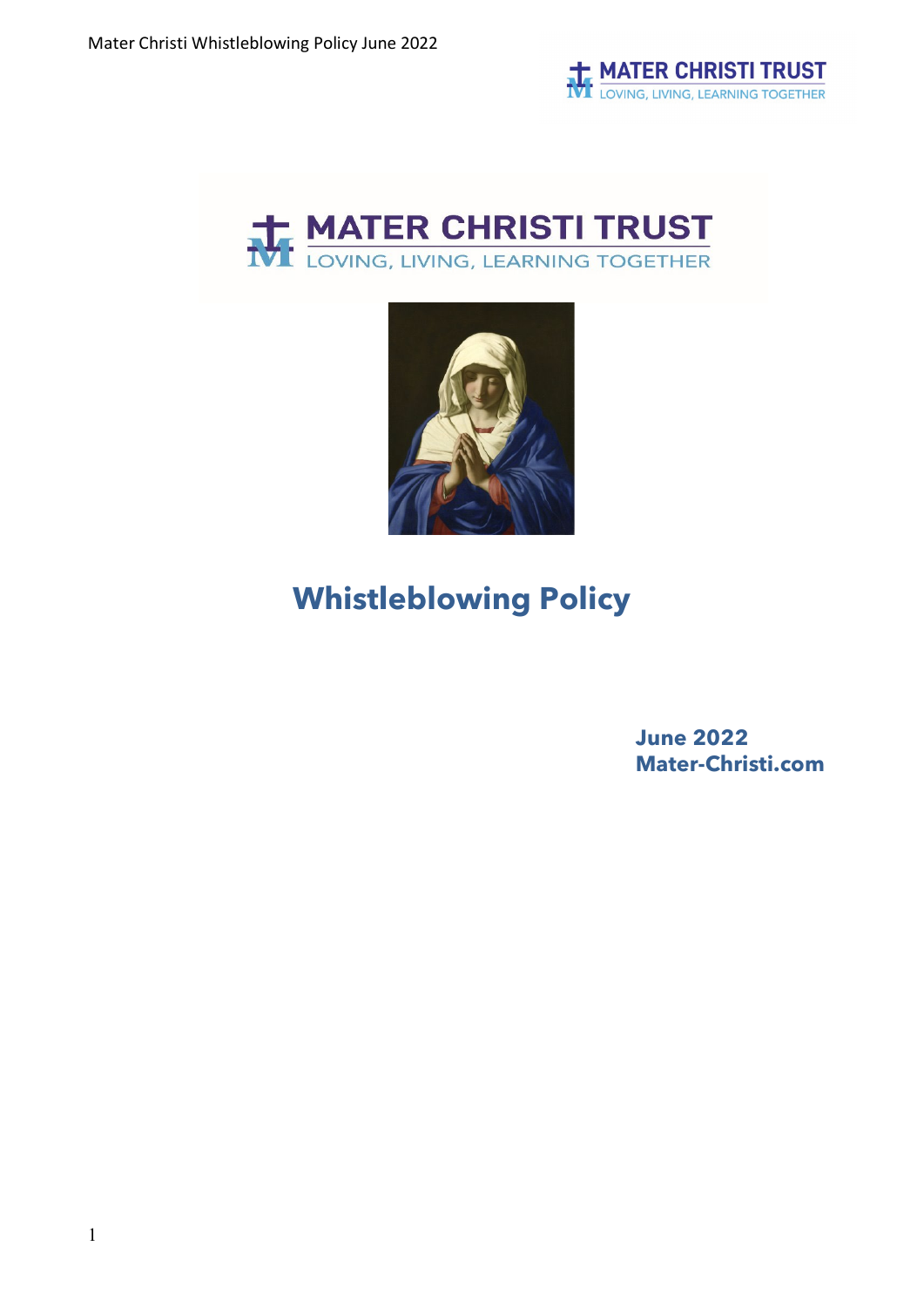

| Author                     | Mater Christi Multi Academy Trust                   |
|----------------------------|-----------------------------------------------------|
| Title                      | <b>Complaints Policy</b>                            |
| Version                    | 1.0                                                 |
| <b>Status</b>              | Approved                                            |
| <b>Related Policies</b>    |                                                     |
| <b>Review Date</b>         | <b>July 2023</b>                                    |
| Approved by                | Board of Directors $6th$ July 2021 and again in the |
|                            | inaugural meeting on 5 <sup>th</sup> October.       |
| Distribution               | All Trust Employees via the MC website              |
|                            | A copy is in the MC Sharepoint                      |
|                            | Any printed copies may not be the latest            |
|                            | version.                                            |
| Amendments are highlighted | June 2022 added contents, aims page 1,              |
|                            | legislation page 1, definition of whistleblower     |
|                            | page 3, added CEO and Trust Chair on Page 4         |
|                            | and escalating.                                     |

## **1. Aims**

This policy aims to:

- **Encourage individuals affected to report suspected wrongdoing as soon as possible in the knowledge** that their concerns will be taken seriously and investigated and that their confidentiality will be respected
- Let all staff in the trust know how to raise concerns about potential wrongdoing in or by the trust
- Set clear procedures for how the trust will respond to such concerns
- Let all staff know the protection available to them if they raise a whistle-blowing concern
- Assure staff that they will not be victimised for raising a legitimate concern through the steps set out in the policy even if they turn out to be mistaken (though vexatious or malicious concerns may be considered a disciplinary issue)

This policy does not form part of any employee's contract of employment and may be amended at any time. The policy applies to all employees or other workers who provide services to the trust in any capacity including self-employed consultants or contractors who provide services on a personal basis and agency workers.

# **2. Legislation**

The requirement to have clear whistle-blowing procedures in place is set out in the [Academy Trust](https://www.gov.uk/guidance/academies-financial-handbook/academy-trust-handbook-2021)  [Handbook.](https://www.gov.uk/guidance/academies-financial-handbook/academy-trust-handbook-2021)

This policy has been written in line with the above document, as well as [government guidance on whistle](https://www.gov.uk/whistleblowing)[blowing.](https://www.gov.uk/whistleblowing) We also take into account the [Public Interest Disclosure Act 1998.](https://www.legislation.gov.uk/ukpga/1998/23/contents)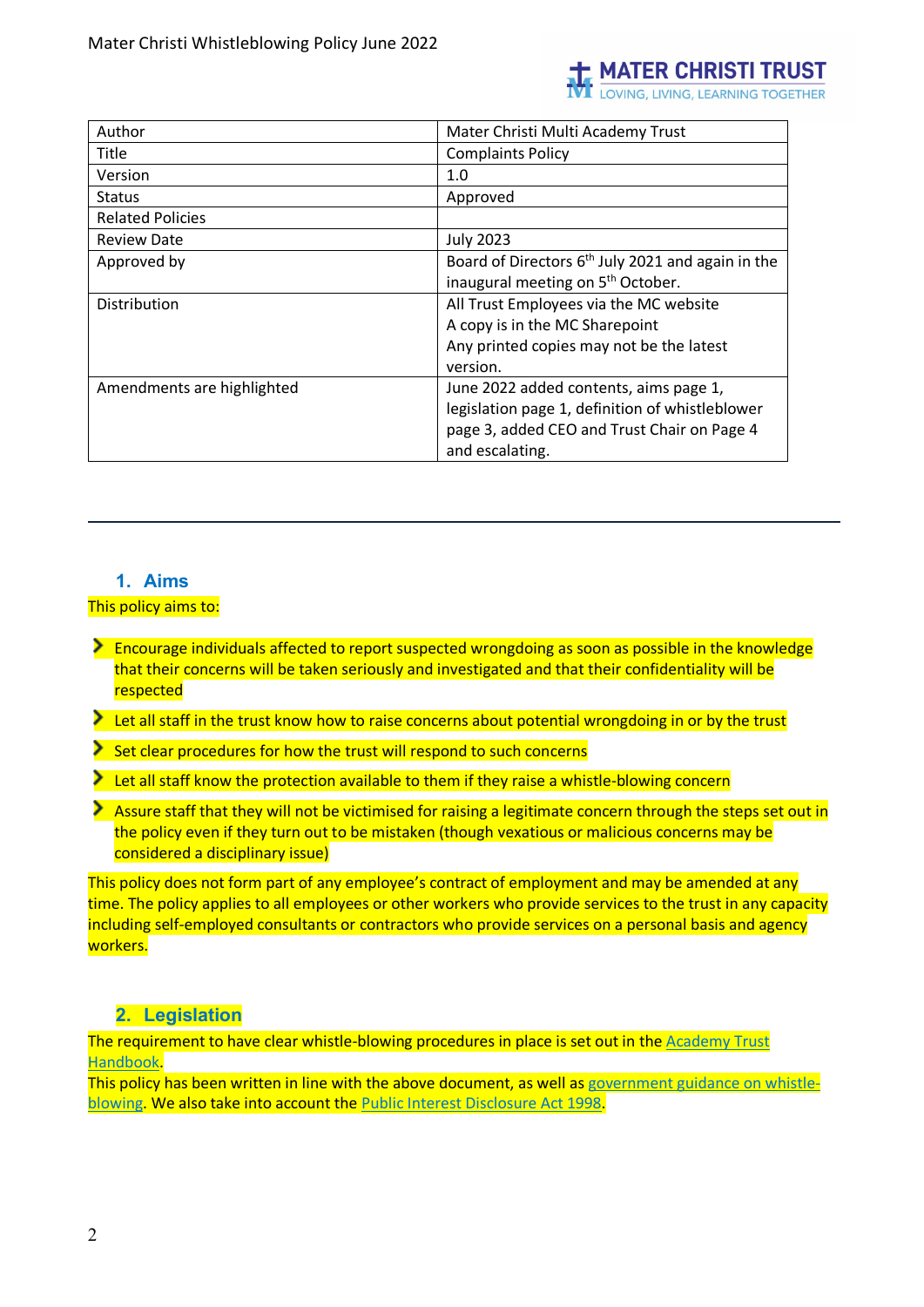# **3. What is Whistleblowing'?**



Whistleblowing is the disclosure of information which relates to suspected wrongdoing or dangers at work. This may include:

- Criminal activity.
- Miscarriages of justice.
- Danger to health and safety.
- Damage to the environment.
- Failure to comply with any legal or professional obligation or regulatory requirements.
- Bribery.
- Financial fraud or mismanagement.
- Negligence.
- Breach of Trust internal policies and procedures.
- Conduct likely to damage the Trust reputation.
- Unauthorised disclosure of confidential information.
- Concerns about the harm or risk of harm to children.
- The deliberate concealment of any of the above matters.

This policy applies to all individuals working at all levels of the Trust, including officers, directors, employees, consultants, contractors, trainees, homeworkers, part-time and fixed-term workers, casual and agency staff and volunteers (collectively referred to as staff in this policy). A whistleblower is a person who raises a genuine concern relating to the above.

Not all concerns about the trust, or individual schools in the trust, count as whistle-blowing. For example, personal staff grievances such as bullying or harassment do not usually count as whistleblowing. If something affects a staff member as an individual, or relates to an individual employment contract, this is likely a grievance.

When staff have a concern they should consider whether it would be better to follow our staff grievance or complaints procedures.

- [Further guidance](https://protect-advice.org.uk/what-is-whistleblowing/) on the difference between a whistle-blowing concern and a grievance that staff may find useful if unsure
- A free and confidential [advice line](https://protect-advice.org.uk/contact-protect-advice-line/)

# **4. Protecting the Whistle blower**

Under the Public Interest Disclosure Act 1998 a Whistle-blower is protected from detriment and unfair dismissal. The Academy will support and not discriminate against concerned staff who apply the Whistleblowing procedure, provided any claim is made in good faith, even if they turn out to be mistaken.

# **5. When should these procedures be used?**

- a. If a member of staff has concerns about wrongdoing at the Academy and feels that those concerns are sufficiently serious to require reporting, this procedure outlines what should be done.
- b. Each individual member of staff should feel able to speak freely on such matters. However, the Academy and colleagues have the right to protect themselves against unfounded false or malicious accusations.
- c. Whistleblowing should only be used when the party implementing the procedure (Representor) has reasonable grounds for believing that a serious offence has been or may be committed. It must never be used without good grounds, falsely or maliciously.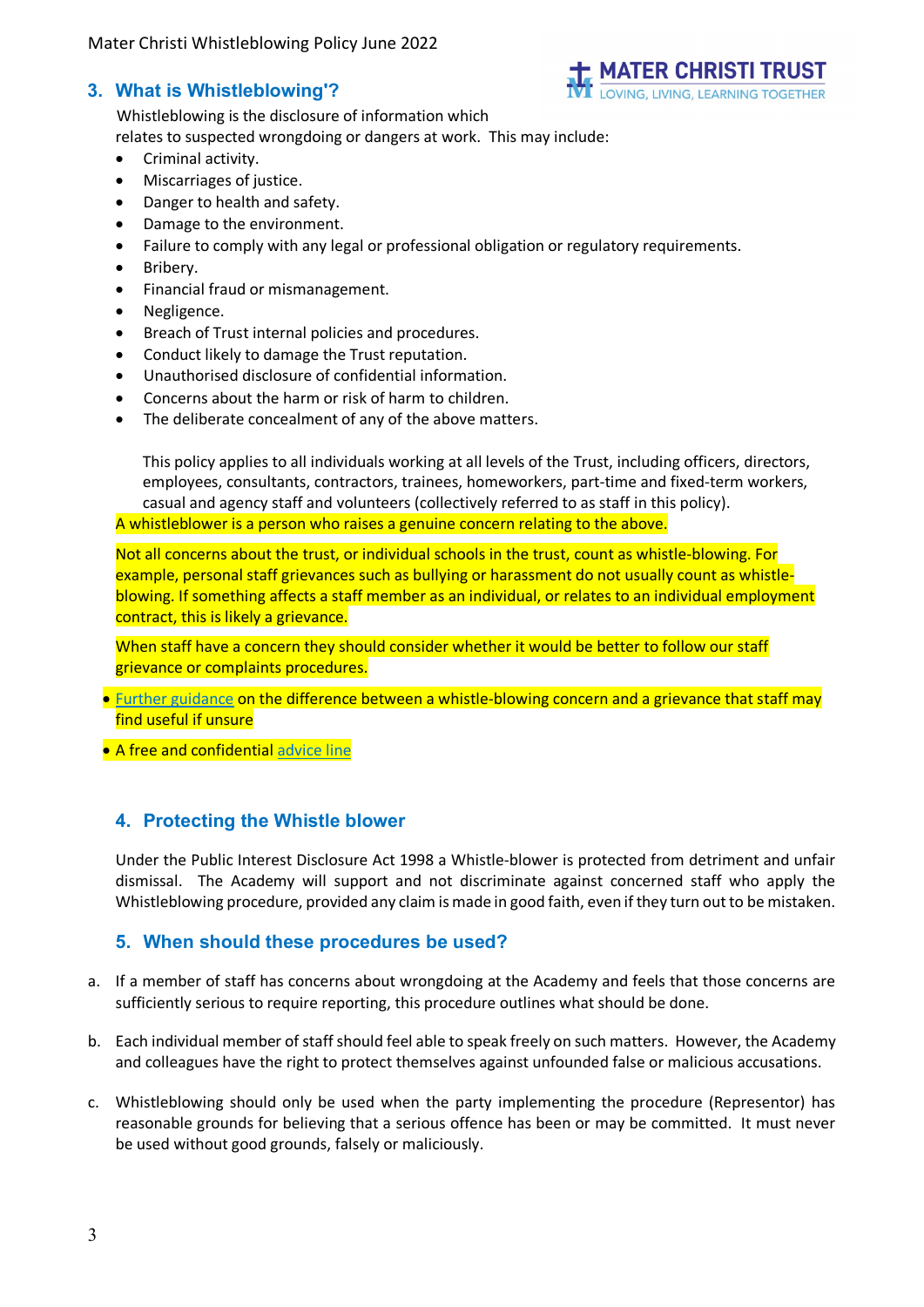- <u>MATER CHRISTI TRUST</u> d. Whistleblowing is not appropriate for dealing with issues between a member of staff and the Academy which relate to their own employment or rights or employment conditions generally. Alternative dispute resolution procedures for that purpose are outlined in the employment terms and conditions.
- e. Whistleblowing is not appropriate for dealing with pupil complaints, which will be dealt with under separately published procedures.
- f. Whistleblowing is not appropriate to specific cases of child safety or safeguarding which will be dealt with under the procedures specified in that connection. If any staff member has concerns that a pupil is being dealt with unfairly in school, they should raise their concern, in the first instance with the Headteacher or Child Protection Officer.

# **6. The procedure**

School-based staff should report their concern to the Headteacher. If the concern is about the Headteacher, it is believed they may be involved in the wrongdoing in some way, the staff member should report their concern to Chair of Governors. If there is concern about both of these post holders, then the CEO should be contacted.

Central team staff should report their concern to the CEO. If the concern is about the CEO, or it is believed they may be involved in the wrongdoing in some way, the central team staff should report the concern to the Chair of Trustees.

- a. Any issue raised will be kept confidential while the procedure is being used.
- b. The Representor (the person raising the concern) should raise their concern with their line manager. This may be done orally or in writing. Staff are discouraged from making anonymous disclosures as this may make the investigation difficult or impossible to conduct.
- c. However, if the concern relates to the Representor's line manager or any person to whom he or she reports, other than the Headteacher, the Representor should raise the issue with the Headteacher.
- d. If the concern relates to the Headteacher, the Representor should raise the matter with the Chair of the Governing Body.
- e. The person with whom the matter is raised is referred to as the "Assessor".

#### The Assessor will:

- i. Interview the Representor as soon as possible within seven working days, in confidence. Early interview will be essential if the concern relates to an immediate danger to loss of life or serious injury or risk to pupils.
- ii. Obtain as much information as possible from the Representor about the grounds for the belief of wrongdoing.
- iii. Consult with the Representor about further steps which could be taken.
- iv. Advise the Representor of the appropriate route if the matter does not fall under this Procedure.
- v. Other than in the case of paragraph 4.4, report all matters raised under this procedure to the Chair of the Governing Body.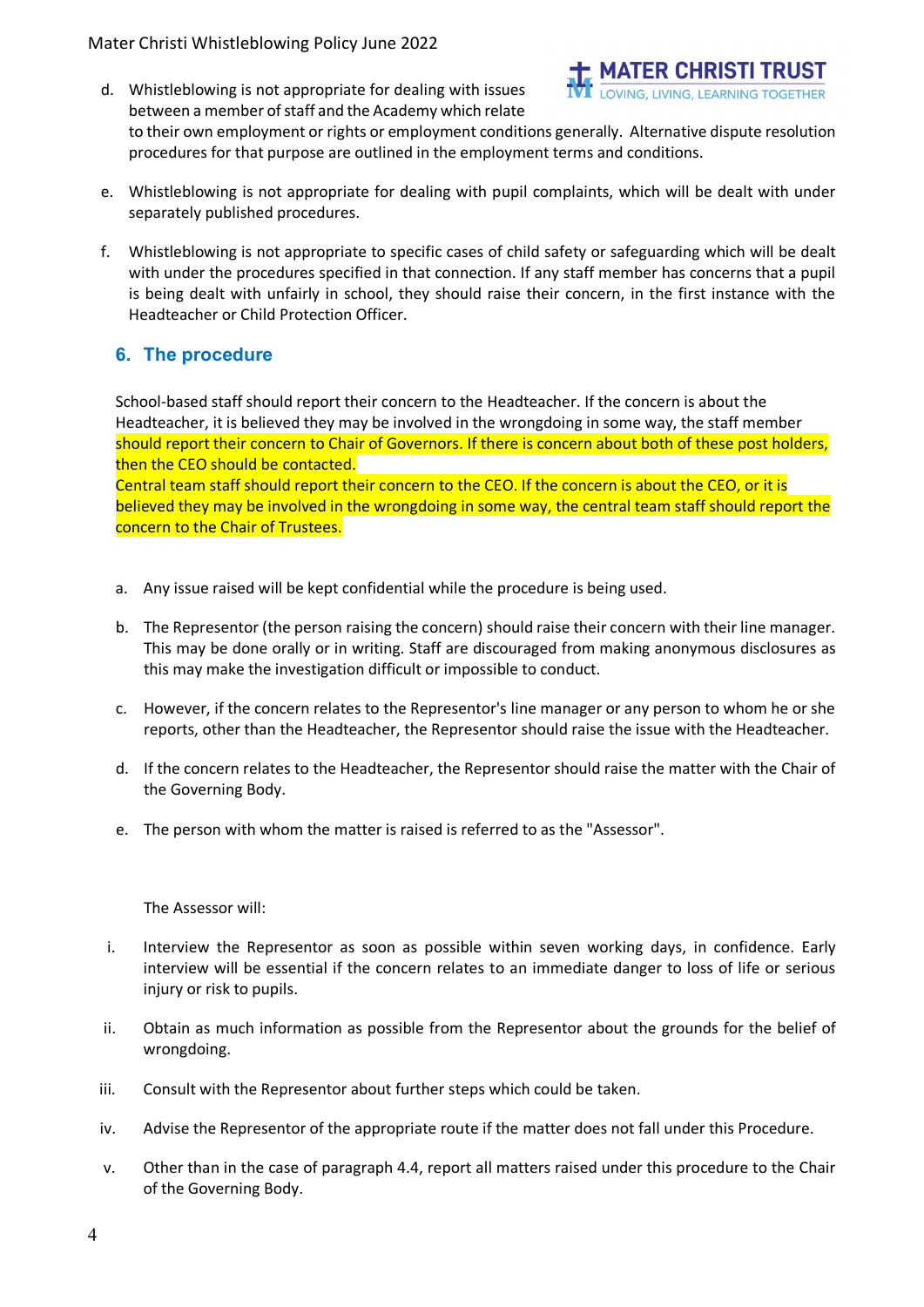### Mater Christi Whistleblowing Policy June 2022

f. At the interview with the Assessor, the Representor may be accompanied by a recognised trade union



representative or a work colleague who must respect confidentiality of the disclosure and any subsequent investigation. The Assessor may be accompanied by a member of the Academy staff to take notes which will be made available after the meeting and propose how to deal with the matter.

The Assessor may at any time disclose the matter to a professionally qualified lawyer for the purpose of taking legal advice. The Assessor may also discuss the issue, in confidence, to other suitable professionals, such as independent HR consultants or school governance providers in order to assess the nature of the case and to inform the outcome of the investigation.

- g. Promptly within ten working days of the interview, the Assessor will recommend one or more of the following:
- The matter be further investigated internally by the Academy.
- The matter be further investigated by external consultants appointed by the Academy.
- The matter be reported to an external agency.
- Disciplinary proceedings be implemented against a member of staff.
- The route for the Representor to pursue the matter if it does not fall within this procedure; or
- That no further action is taken by the Academy.
- h. The grounds on which no further action is taken include:
- The Assessor is satisfied that, on the balance of probabilities, there is no evidence that wrongdoing within the meaning of this procedure has occurred, is occurring or is likely to occur.
- The Assessor is satisfied that the Representor is not acting in good faith.
- The matter is already (or has been) the subject of proceedings under one of the Academy's other procedures or policies.
- The matter concerned is already (or has been) the subject of legal proceedings or has already been referred to an external agency.
- i. The recommendation of the Assessor will be made to the Headteacher. However, should it be alleged that the Headteacher is involved in the alleged wrongdoing; the recommendation will be made to the Chair of the Governing Body.
- j. The Headteacher or Chair of the Governing Body, as appropriate, will ensure that the recommendation is implemented unless there is good reason for not doing so in whole or in part. Such a reason will be reported to the next meeting of the Governing Body.
- k. The Representor's identity will be kept confidential unless the Representor otherwise consents or unless there are grounds to believe that the Representor has acted maliciously. In the absence of such consent or grounds, the Assessor will not reveal the identity of the Representor except:
- Where the Assessor is under a legal obligation to do so.
- Where the information is already in the public domain; or
- On a legally privileged basis to a professionally qualified lawyer for the purpose of obtaining legal advice.
- l. The conclusion of any agreed investigation will be reported by the Assessor to the Representor promptly within twenty-eight working days of the initial interview.
- m. All responses to the Representor will be made in writing and sent to the Representor's home address.